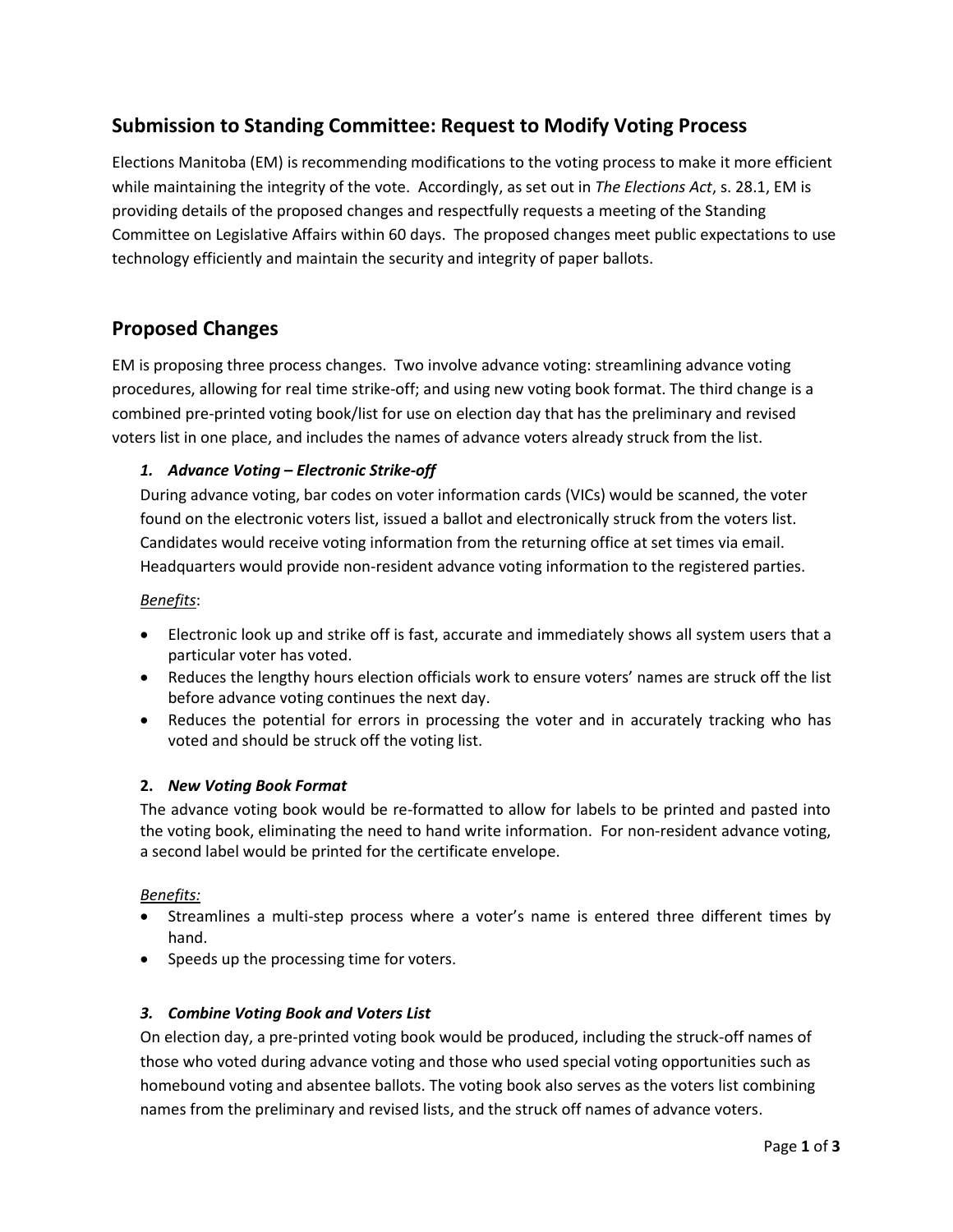*Benefits:*

- Saves time and reduces potential errors as voters only have to be searched on one list, instead of three different documents.
- Advance voters already struck from the list.

Section 28 lists the objectives that a change in the voting process must meet, and the proposed changes meet the objectives:

|                                                                                                        | s. 28.1(2) (a) Improve       | s. 28.1(2)(b) Achieve          | s.28.1 $(2)(c)$ Maintain       |
|--------------------------------------------------------------------------------------------------------|------------------------------|--------------------------------|--------------------------------|
|                                                                                                        | voting process for<br>voters | administrative<br>efficiencies | integrity of voting<br>process |
| Advance - electronic<br>strike off of voters                                                           |                              | ν                              |                                |
| Advance – new<br>voting book format                                                                    |                              | ν                              |                                |
| Election day $-$<br>combined voters<br>lists and book with<br>advance voter<br>names already<br>struck |                              | V                              |                                |

# **Background**

EM is using technology to build and maintain a permanent voters list, as set out in amendments made to *The Elections Act* in November 2017. This technology allows EM to propose three changes to improve the voting process. The proposed changes also reflect EM's strategic priorities of service and innovation.

- Service: advance voting opportunities are increasingly attractive to voters. Advance voting by residents in their own electoral division or voting anywhere as a non-resident voter accounted for 25 per cent of the vote in 2016, or 110,332 votes. That number is expected to grow. Updating the voters list efficiently and accurately requires a different approach than in 2016.
- Innovation: anecdotally, election officials and voters have expressed surprise with the manual, handwritten processes used for voting. Expectations of voters and staff have evolved, with the use of technology increasingly accepted. EM is looking to use technology strategically to ensure implementation costs are reasonable the voting process integrity is maintained.